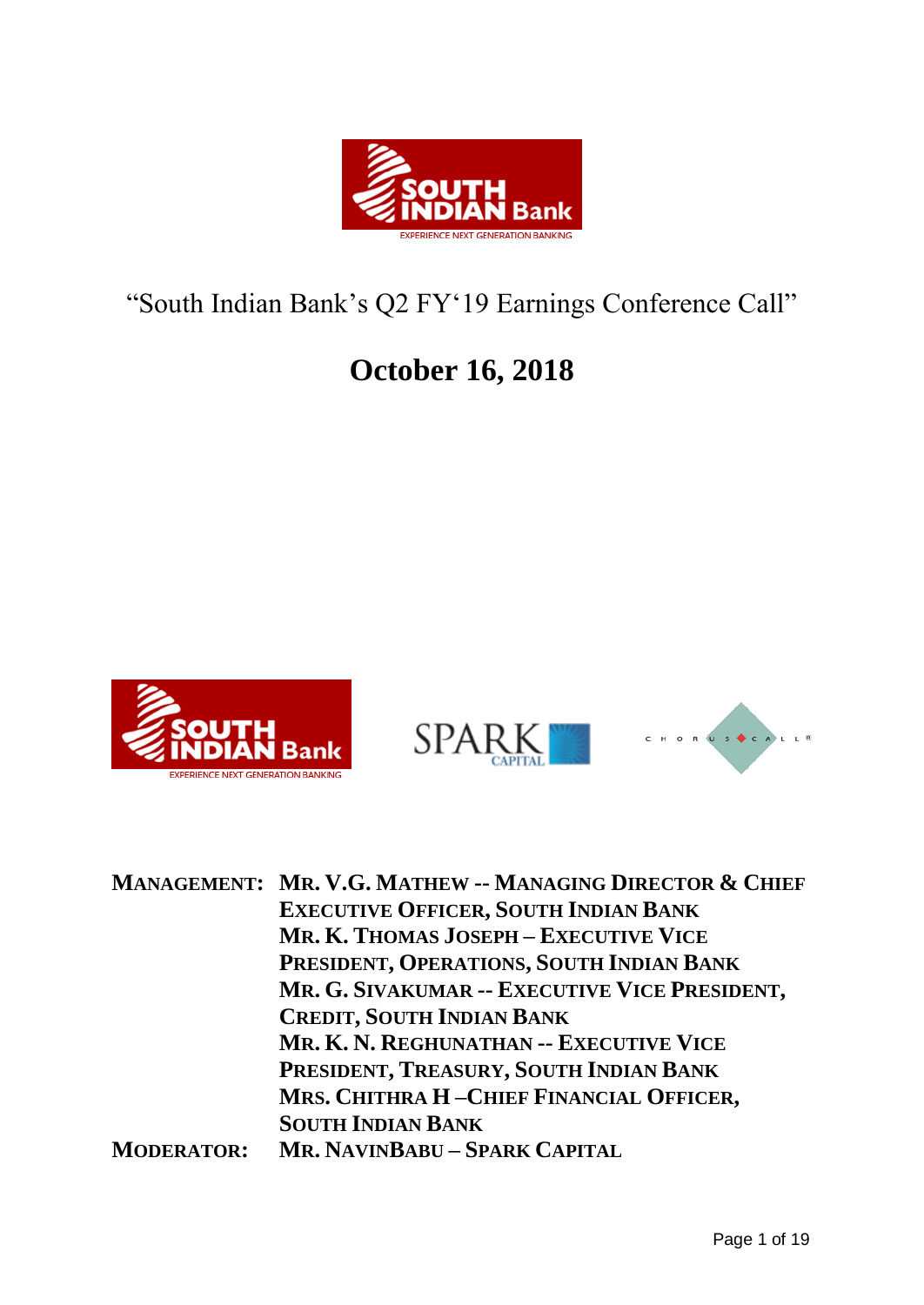

**Moderator:** Ladies and gentlemen, good day and welcome to the South Indian Bank"s Q2 FY"19 Earnings Conference Call hosted by Spark Capital. This conference call may contain forward-looking statements about the bank, which are based on beliefs, opinions, and expectations of the bank as on date of this call. These statements are not the guarantees of future performance and involve risks and uncertainties that are difficult to predict. As a reminder, all participant lines will be in the listen-only mode, and there will be an opportunity for you to ask questions after the presentation concludes. Should you need assistance during the conference call, please signal an operator by pressing '\*' then '0' on your touchtone telephone. Please note that this conference is being recorded. I would now like to hand the conference over to Mr. NavinBabu from Spark Capital. Thank you and over to you, Sir.

**NavinBabu**: Thank you, Janice. Good morning, everyone. On behalf of Spark Capital I welcome you to 2Q FY'19 Earnings Conference Call of South Indian Bank. We have with us today the management team of South Indian Bank represented by Mr. V.G. Mathew -- Managing Director & CEO; Mr. K. Thomas Joseph – Executive Vice President, Operations; Mr. G. Sivakumar -- Executive Vice President, Credit; Mr. K. N. Reghunathan -- Executive Vice President, Treasury and Mrs. Chithra – who is the Chief Financial Officer. Now, I would like hand over the call to Mr. Mathew for his opening remarks; request Mr. Mathew to take us through the highlights for the quarter gone by after which we will open the floor for questions. Over to you, sir.

**V.G. Mathew**: Thank you. A Very Good Morning to all and thank you for joining us for our Q2 FY "19 earnings conference call. Let us discuss key highlights of Operational and Financial Performance: As on 30<sup>th</sup>September, 2018, total business for the bank stands at Rs.1,32,324 crores, an increase of around 13.2% YoY. Advances grew by 15% YoY to Rs.57,413 crores with growth drivers continuing to be Retail, Agriculture and MSME loans. Retail (excl gold) grew by 33.5%, MSME grew by 7.2% and Agriculture by 9.8% on YOY basis. The corporate advances, that is Rs. 25 crores and above stands at Rs.20,149 crores, retail advances including agriculture, MSME stands at Rs.37,264 crores as on September 30, 2018.

> As for deposits, the increase was 11.6% YoY and the current figure stands at Rs.74,911 crores. The CASA of the bank increased to Rs.18,388 crores, registering a growth of 11.6%. Savings bank deposits grew by 13.5% from Rs.13,526 crores. Current account deposits grew from Rs.2959 crores to Rs.3031 crores. CASA now stands at 24.55% of total deposits. NRI deposits have increased by 14% from Rs.17,850 crores to Rs.20,425 crores on YoY basis. NRI deposits account for 27.3% of total deposits.

> Bank"s net profit for the quarter was reported at Rs.70 crores as against Rs.4.32 crores for Q2 FY"18. Pre-provisioning operating profits stood at Rs.310 crores for the quarter. Other income was Rs.158 crores for this quarter as compared to Rs.280 crores in Q2 FY 18. The reduction in the other income was mainly on account of lower trading profit from treasury book and lower demand for PSLC Certificate fees**.**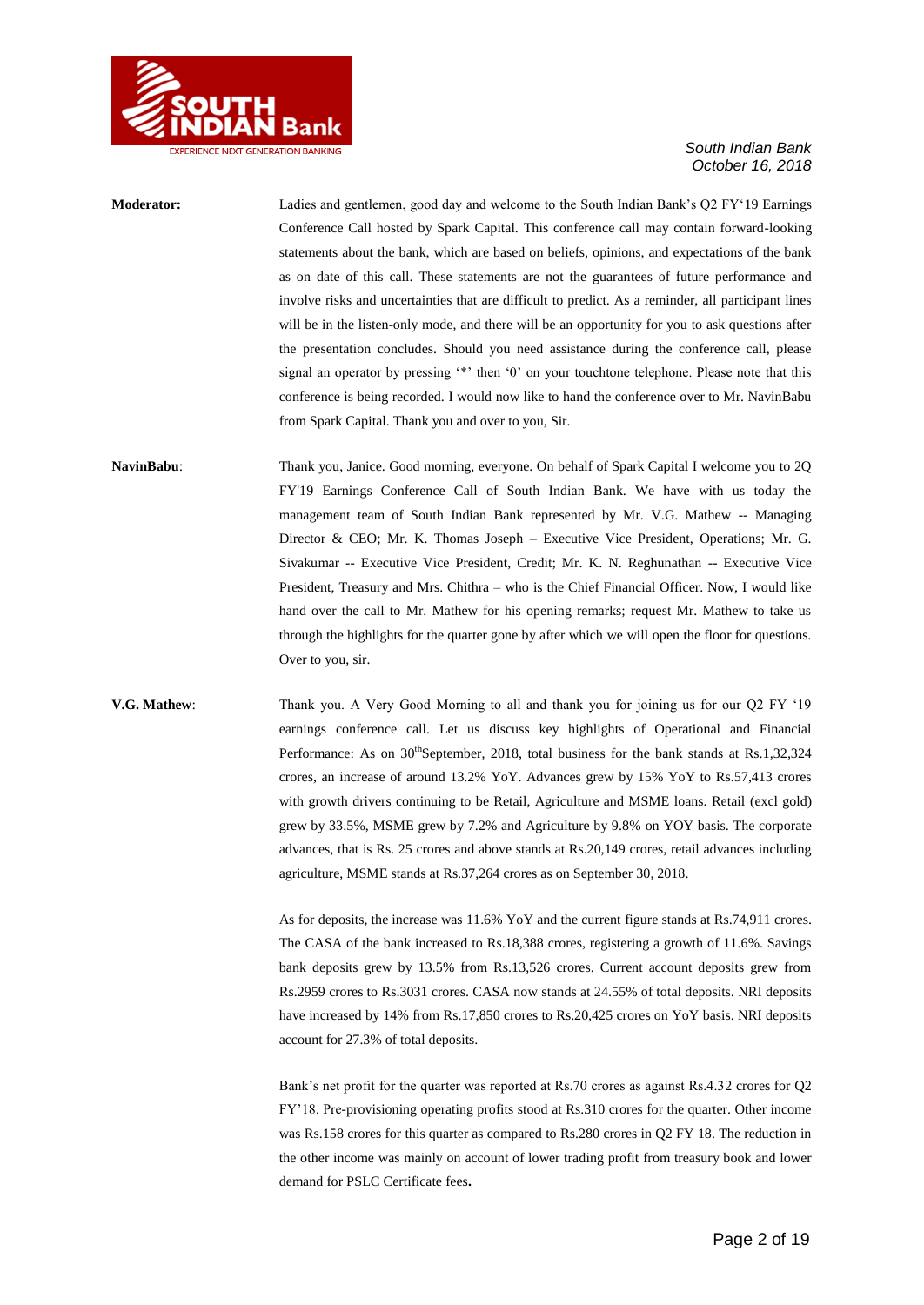

Our efforts on technology and transaction phase are moving in the right direction and we remain positive on momentum. Net interest income stood at Rs.506 crores for the quarter, up from Rs.503 crores for the corresponding quarter of last year, witnessing a growth of 1%. NIMs for Q2 of this year is 2.61%. The cost-to-income ratio stood at 55.58% for this quarter. Higher cost-to-income ratio was an account of decline in other income as explained earlier. In the current quarter, our investment book stood at Rs.18,607 crores, of which HTM contributed Rs.14,859 crores and AFS Rs.3748 crores.

Gross NPA for the bank stood at 4.61% vis-à-vis 4.54% for Q1 of FY19 and net NPA stood at 3.16% vis-à-vis 3.27% for Q1 of FY19. Provision coverage ratio stood at 41.86%. Our capital adequacy stands at 12.11% for the quarter. The core CRAR is 9.98%. As on date, the total employee count stands at 7718. During the quarter, bank has opened 9 ATMs and 2 branches. We now have 857 branches, 55 extension counters and 1395 ATMs.

During the quarter, we have won Runner-Up Award for Best MSME Bank instituted by Chamber of Indian Micro, Small and Medium Enterprises and CSR Award for Bank and NBFC instituted by Kerala Management Association for the contribution to higher education sector through our flagship program "SIB Scholar."

With this we open the floor for questions if any.

**Moderator:** Thank you. Ladies and gentlemen, we will now begin the question-and-answer session. We will take the first question from the line of Prakhar Agarwal from Edelweiss Securities. Please go ahead.

**Prakhar Agarwal:** Sir, a couple of questions from my side. Of the overall book of around Rs.23,000 crores in Kerala, what is breakup between retail and SME? What is the impact of Kerala flood that we have seen this quarter?

**V. G. Mathew:** The Kerala advances are Rs.23,368 crores. Now this needs to be seen as a split between the business which are not affected in any manner by flood, such as gold loan, loan against deposits, staff loans, corporate exposures, etc., that is coming to Rs.10,030 crores, a precise number and Rs.17,194 crores is the advances in the 12 flood affected districts, of which Rs.10,000 crores cannot be affected by flood in any manner, so that leaves a balance of around Rs.7,000 crores. Now that balance must be split into two components. So, the more important thing is we have around 10% of the branches which are directly affected by the flood really in terms of the constituents getting affected. So, of the Rs.7,000 crores, Rs.700 crores is the number that can be broadly considered to be affected by flood. Now that needs to be seen as two components: One is the agriculture and rural businesses which are eligible for dispensation that is around Rs.500 crores and remaining Rs.200 crores are about launched in other areas, which do not carry any dispensation such as mobiloan, etc., We are talking about two numbers; Rs.500 crores and Rs.200 crores; Rs.500 crores is covered under dispensation. As of now some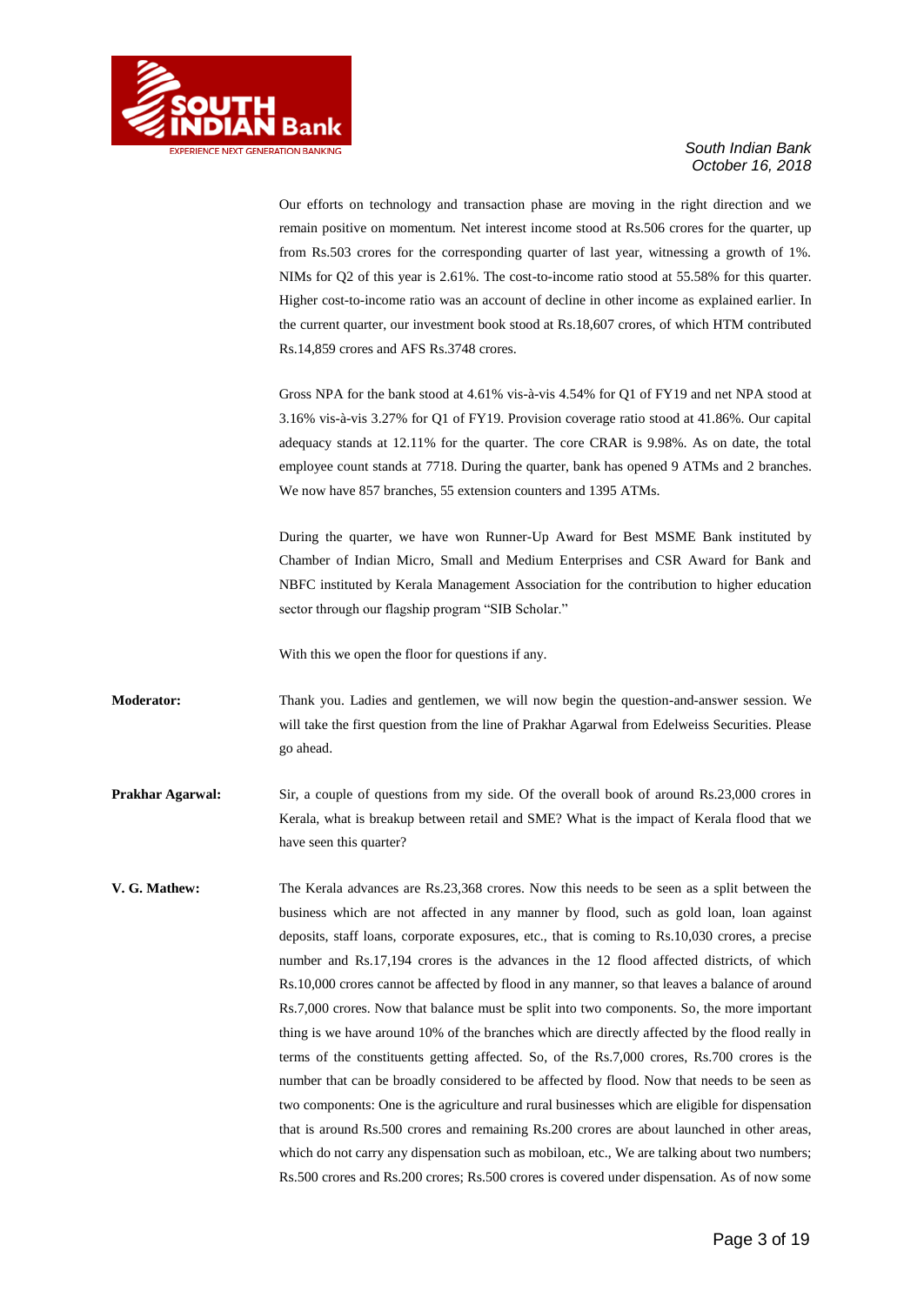

requests have come for availment of dispensation, that process is still on only. So from the regional heads view as well as the branch views, we get a perception that around 50% of this Rs.500 crores, that is around Rs.250 crores will come for restructuring, remaining Rs.250 crores will remain completely unaffected, because of the restructuring again this part will never slip into NPA. Of the Rs.200 crores, again by the same logic around say 50% will face a problem, that is our reading on the situation, so that is around Rs.100 crores, so that 100 crores as a worst-case scenario we are assuming likely to become NPA over the next two quarters. So we have given a guidance of around Rs.200 crores retail NPAs going forward, that is this quarter as well as next quarter. Instead of that Rs.200 crores as a worst-case scenario, we will put it as Rs.250 crores for Q3 and same Rs.250 crores for Q4 also. We try to validate the same data on a different basis, on the basis of SMA2. So when we look at the SMA2 data, what I was talking about as the Rs.5,000 crores on the agriculture and other size around Rs.2,000 crores which is coming into the mobiloan and other retail loans which are not eligible for any dispensation. Again, our SMA2 is around 4%. So even if you assume 5% as the SMA2, that is also coming of around Rs.100 crores and that Rs.100 crores in the worst-case scenario if all the SMA2 slip into NPA, then also the same number is coming, that is 100 crores which is what. So by two different methodologies we have tried to validate -- one is taking data from the field, one is on the basis of the SMA2 database available with us, and on that basis both of them more or less correspond to each other and therefore we are assuming that the worst-case scenario we will have Rs.50 crores addition to NPA on account of flood in Kerala during Q3 and during Q4.

**Prakhar Agarwal:** Any provision that you have made on the amount that we think that there will be some dispensation or we probably will make over a period of time on that as well?

- **V. G. Mathew:** We will see at that time, because anyway it is a relatively small number that we are talking about and even now the dispensation request, we are telling our branches to proactively tell our customers to go for the dispensation where they expect the cash flow problem, but I think many of them are waiting for the festive season and overall the cash flow situation, possibly it is not as bad as what we have thought about and therefore we do not find a flood of proposal coming from them. So that is the reason why we have arrived at this conclusion and we are just waiting for more feedback from the field. So as we go along anyway the number is not going to be anything serious in terms of even the restructuring part.
- **Prakhar Agarwal:** On this OPEX front also because of this Kerala flood, do we see some rise in OPEX also that because 10% of the branch were directly affected as you rightly said, so any increase in the OPEX number that we foresee or probably not?
- **V. G. Mathew:** No, 10% of the branches affected means the customers of the branches were affected, like the branches in the rural areas of Kerala are only 10% for us and basically the branches were all open and functioning barring some 18 branches totally.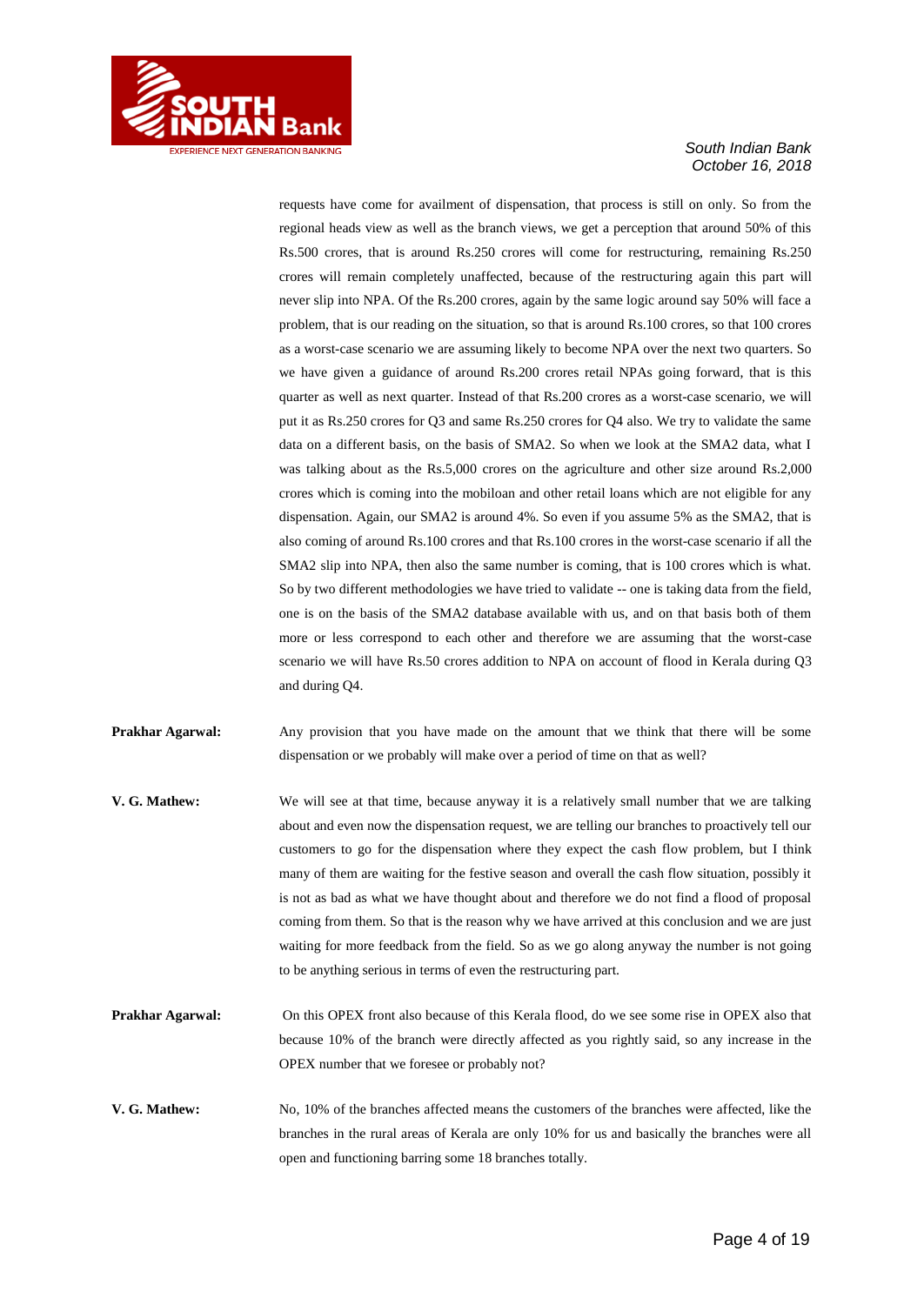

| <b>Management:</b> | 18 branches affected, of which three branches were seriously affected, otherwise totally 18<br>branches were affected. So if you are asking about the side effects that we need to spend for<br>reviving those branches practically, one because there is an insurance coverage for almost all<br>expense that will come on the capital expense side and operational expense may not be much<br>because only in four branches we had to spend some money for real repairs, etc., otherwise<br>everything was almost normal. ATMs of course there was some issue, but then ATMs are all<br>covered under insurance and therefore we do not expect any major expense coming into that. |
|--------------------|--------------------------------------------------------------------------------------------------------------------------------------------------------------------------------------------------------------------------------------------------------------------------------------------------------------------------------------------------------------------------------------------------------------------------------------------------------------------------------------------------------------------------------------------------------------------------------------------------------------------------------------------------------------------------------------|
| Prakhar Agarwal:   | Sir, what will be the basis impact because of this in terms of growth, how do we foresee that<br>panning out?                                                                                                                                                                                                                                                                                                                                                                                                                                                                                                                                                                        |
| V.G. Mathew:       | Actually, the Kerala business have grown a little faster than rest of India. It is a difficult<br>prediction to make because we also have the compensating events of the festive season coming<br>up and things like that, and again the second half of the year is generally much better in terms<br>of advances. Therefore we do not really anticipate any serious slowdown in business, in fact,<br>we are looking forward to 20% kind of growth in Q3 as well as Q4 on YoY basis.                                                                                                                                                                                                |
| Prakhar Agarwal:   | In terms of your IL&FS exposure, do we have some exposure towards that and what sort of<br>provisions if at all we have made towards that?                                                                                                                                                                                                                                                                                                                                                                                                                                                                                                                                           |
| V.G. Mathew:       | I have some constraint in talking about individual customers. We have declared in our filings<br>with the exchange that we have exposure to infrastructure conglomerate and we have made a<br>prudential provision. We are confident of the work that is going on around the improvement in<br>governments as well as improvement in liquidity over there, but we have made a prudential<br>provision of Rs.20 crores.                                                                                                                                                                                                                                                               |
| Moderator:         | Thank you. We would take the next question from the line of Jai Mundra from B&K<br>Securities. Please go ahead.                                                                                                                                                                                                                                                                                                                                                                                                                                                                                                                                                                      |
| Jai Mundra:        | Sir, just on this flood related issue you explained Rs.500 crores is the exposure which is flood<br>affected, of which Rs.250 crores is going to be restructured. So what happens to the balance<br>50%, I mean, they would be nearing their scheduled repayment, so how should one thing about<br>that the portion which will not be restructured?                                                                                                                                                                                                                                                                                                                                  |
| V.G. Mathew:       | Entire Rs.500 crores is eligible for restructuring, absolutely no problem, but we do not expect<br>those people to come, even this Rs.250 crores may not come, so today if you look at the<br>proposal flow at the branches and in the regions which are affected by flood, it is very-very<br>limited. So, many of the farmers and people who are having other income other than the<br>particular crop that has failed may not come to us for any restructuring, they may not want<br>anything at all. So the worst case scenario we are assuming around Rs.250 crores over there in<br>terms of restructuring.                                                                    |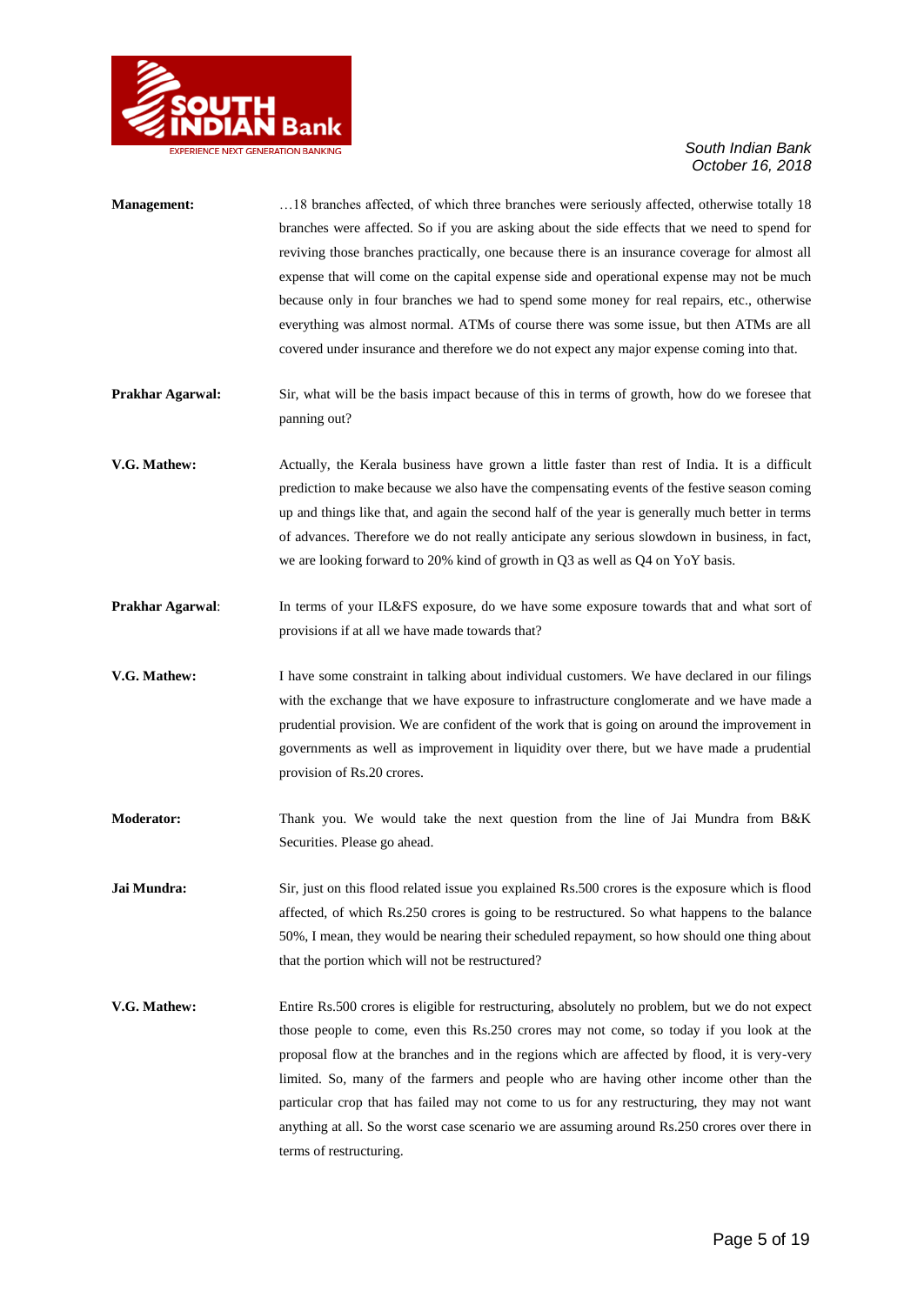

- **Jai Mundra:** How much duration is the window, I mean, this scheme of restructuring is applicable till when because this quarter there is no rise in the restructured book?
- **V.G. Mathew:** Yes that is true, nothing has happened in this particular quarter as far as this is concerned and we are trying to finish it off by October 31, 2018. It is a very simple restructuring. If people wanted,, our template processing tender is ready, all what we need is to fill up a simple one page format and put it into the BPM, that is all, it can be done immediately, because parameters are all given by the SLBC and everything is very clearly laid down, but then the requests are not sort of, I mean, boring in kind of thing at the moment.
- **Jai Mundra:** Because in the other banks which declared the results yesterday, they have already classified some of the Kerala related exposure as restructured. So I thought may be the scheme is up and running and bank would have classified or people would have availed the restructuring facility if applicable, so for our bank it would be finalized by October 31, 2018, right?
- **V.G. Mathew:** If at all it is there. Yes, in any case the number that we are talking about is this. There is no flood of request coming to us at this moment. As I mentioned we got just about 10% branches in the rural areas in Kerala. Otherwise even the flood affected branches as Thomas was trying to explain some time back, there were just about 18 branches, of which only 3 closed.
- **Jai Mundra:** Secondly on this infrastructure conglomerate, if you can sort of provide more color to the exposure that we have because the entity has a lot of other businesses like power, transportation, and the holding company, so if you can classify where is our exposure primarily is it to SPV or holding company or the transportation entity that would be much useful?
- **V.G. Mathew:** As a policy, we have been avoiding all road, power, SPVs continuously for the last four years. So same policy applies everywhere here also.
- **Jai Mundra:** Then where would be the exposure sir, if it is not in power and road and also not in conglomerate, then logically we should not have any exposure altogether?
- **V.G. Mathew:** We did not say we have no exposure with the conglomerate, we said in the power and energy SPVs we have no exposure.
- **Jai Mundra:** Sir, now we have provided more disclosure in terms of the loan book below Rs.100 crores and above Rs.100 crores and that data is useful. Just on this external rating, if we were to see loan book above Rs.100 crores, there is still 9% kind of exposure which is below investment grade. So would you be keeping this as a stress or watch list kind of a thing because you mentioned that the slippages guidance as far as retail and SME is concerned it is more or less similar, I mean, 200-250Crs, but you did not mention about how should we see this 9% of Rs.12,000 odd crores book?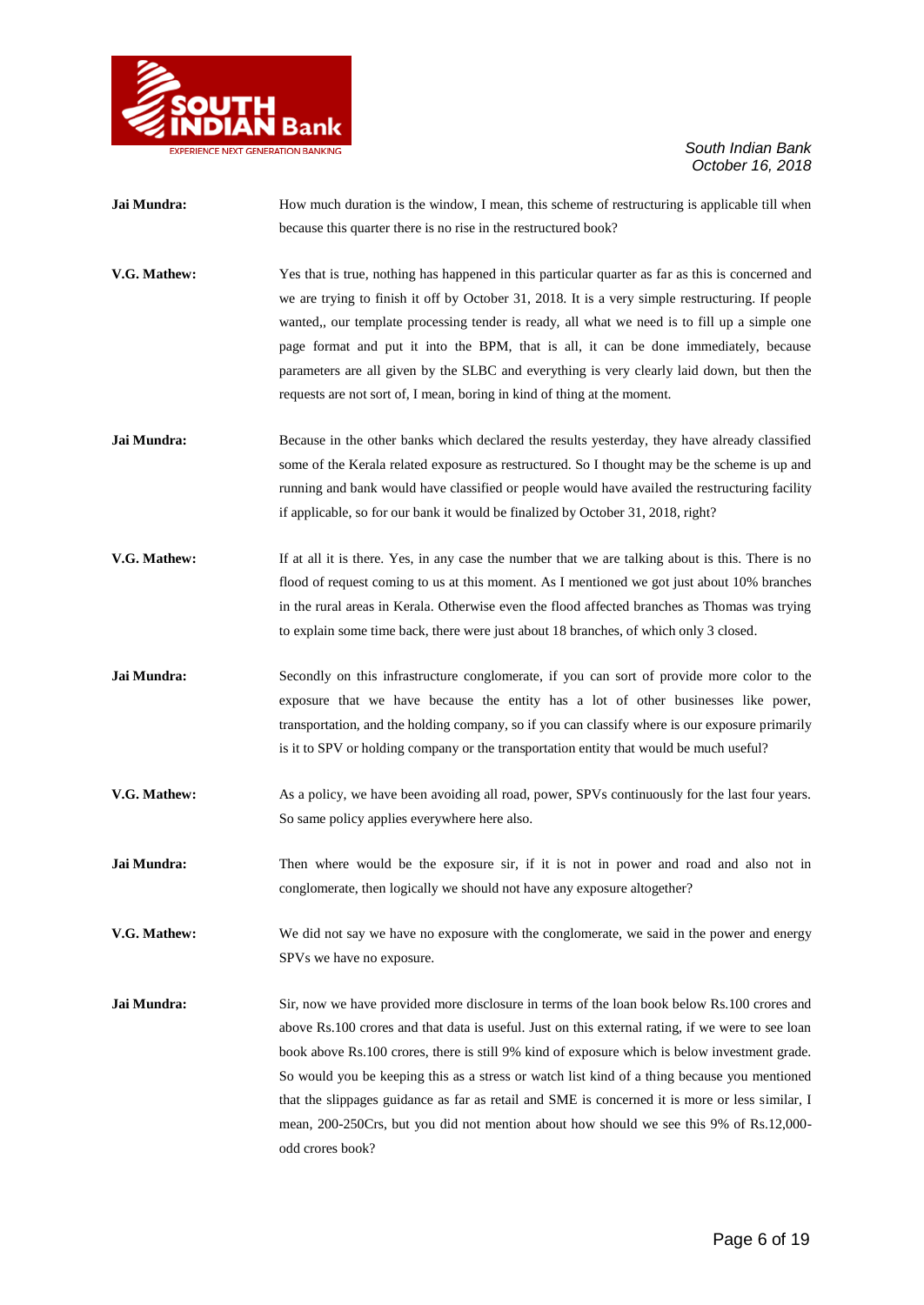

- **V.G. Mathew:** It was around 4-5% if I remember correctly last quarter. The modification is because of exposure to a particular conglomerate which is into infra, etc., So at this point of time we do not have any specific information by which we would like to give a very specific guidance on that. As far as the watch list is concerned, we have just one EPC contractor left in from our legacy book and that has shown some devolvement's of bank guarantees, etc., and therefore we have shown that exposure as already watch list because that is the beginning of problems sometimes in that EPC space. So we have already shown it as a watch list item and we have also made a provision of Rs.10 crores in that.
- **Moderator:** Thank you. We will take the next question from the line of RenishBuva from ICICI Securities. Please go ahead.
- **RenishBuva:** Sir, my question is on our margin. Despite having significantly lower slippages in the quarter, our margin still remains at 2.6%, so there is no significant interest reversal which might have impacted at the revenue side this quarter but still margin remains low. Even on the spread we are working on very thin spread of 2.3, 2.4 kind of a spread despite our retail book is growing significantly faster than the corporate book. So, what explains this, I mean, are we chasing growth at the cost of margin or is it the overall competition which is taking a hit on the asset yield?
- **V.G. Mathew:** There are two components to it: On the liability side, our CASA ratio is an issue, in the sense like we wanted 30%, 10 regions of the 20 regions have already got 30% and above, the remaining 10 regions are still a laggard for us, we are working very hard with them. So we need to reach that 30% that is very important, that is one side of it. Second side, orientation towards security particularly in Kerala and South India, we were able to ask for getting additional security by way of collateral…I am not talking about the primary security, I am talking about additional collateral security by way of residential mortgages, etc., and in an environment in which our NPAs are 4.61% as we are working at containing it very cutely by recovering and also moving ahead with a significant improvement in the collection. So in that context, it is important not to change that approach immediately, that is the only thing. So not that we cannot do unsecured loans, not that we cannot do other things, we do not have the set up for this, we have set up for everything today, all the centralized setup is available, all monitoring capabilities available, but then we thought we can wait for a while more before we reduce our security orientation where it is available, we are not saying that we would do the same thing say in Delhi or Gujarat, we do not, but at the same time where there is an availability, let us do that for the time being until the position get corrected which of course is not a very long distance from now, so that is what we are looking at. As you said, of course, the NPA reversals, etc., were not there because large restructured portfolio is not there at all practically, so therefore that is not there much.

**RenishBuva:** So what I can understand is because we are focusing on the secured advances, that is why our asset deals are lower, that is by choice, that is what you meant sir?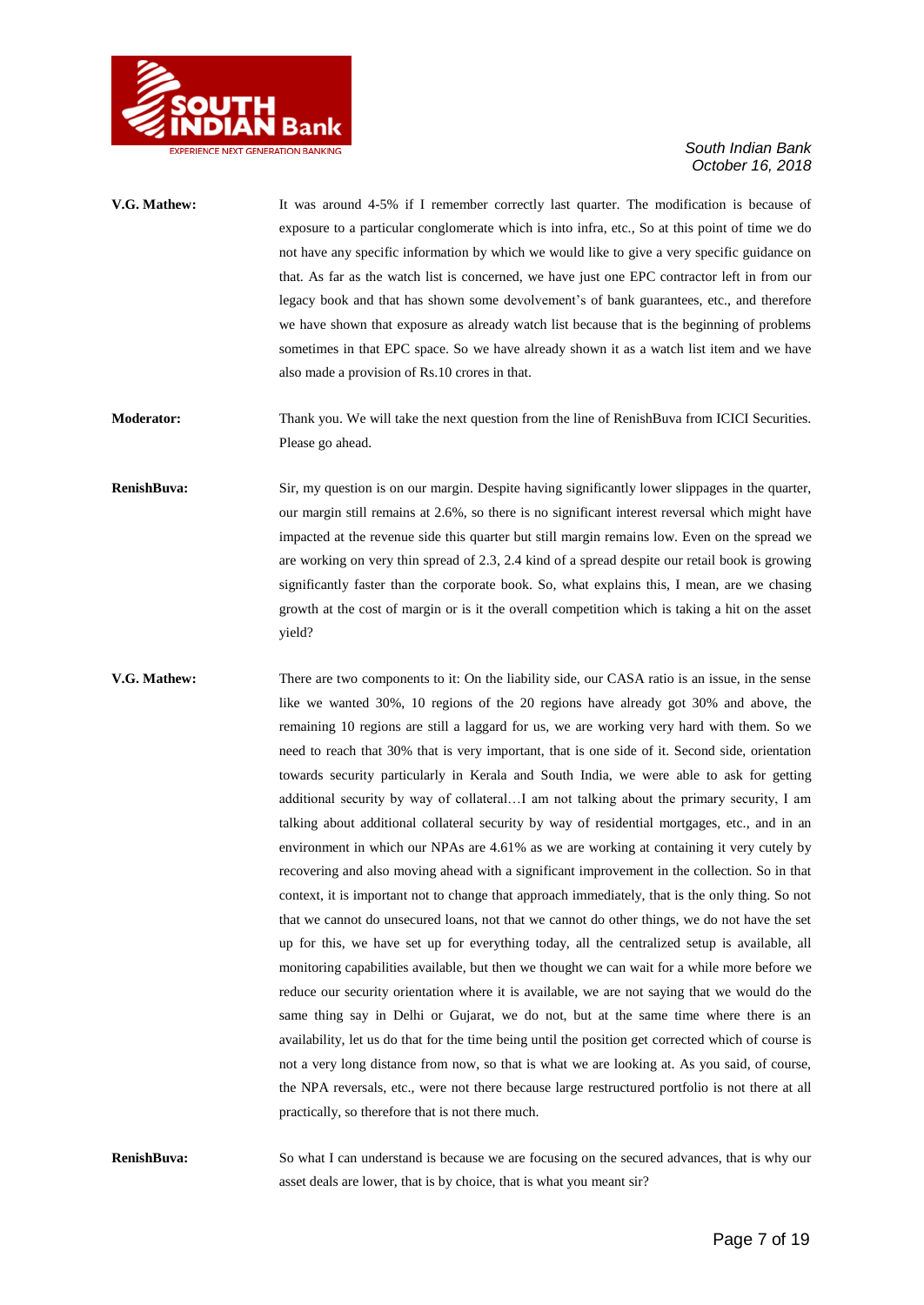

| V.G. Mathew:      | When we take collateral security by way of residential mortgages, etc., they ask for a very fine<br>pricing. So, at the moment it is happening. One more difficulty is everything is MCLR-linked.<br>MCLR-linked pricing has a problem because all them are one-year MCLR typically and |
|-------------------|-----------------------------------------------------------------------------------------------------------------------------------------------------------------------------------------------------------------------------------------------------------------------------------------|
|                   | therefore even if you have done a reset at the beginning of the year, the effect will come only                                                                                                                                                                                         |
|                   | at the end of next year. This is the problem. So, while on the liability side, it is quickand                                                                                                                                                                                           |
|                   | immediate. Yes, of course, I have a feeling by Q3 we will see some difference but of course I                                                                                                                                                                                           |
|                   | do not want to give a specific guidance on that at the moment but I think as I mentioned like                                                                                                                                                                                           |
|                   |                                                                                                                                                                                                                                                                                         |
|                   | six months period is really required for the MCLR correction to kick in plus we are also                                                                                                                                                                                                |
|                   | increasing the MCLR, we have done that.                                                                                                                                                                                                                                                 |
| RenishBuva:       | Sorry to ask you again on that infra exposure. So as per notes to account, we have provided                                                                                                                                                                                             |
|                   | around Rs.20 crores on that account, right, sir?                                                                                                                                                                                                                                        |
| V.G. Mathew:      | Right, absolutely.                                                                                                                                                                                                                                                                      |
| RenishBuva:       | What percentage we have provided?                                                                                                                                                                                                                                                       |
| V.G. Mathew:      | It is a lump sum provision that we have made. In case there is any emergency happen to any of                                                                                                                                                                                           |
|                   | the accounts, that is the only thing, otherwise nothing more than that.                                                                                                                                                                                                                 |
| RenishBuva:       | Just one more clarification on that exposure. So single exposure or this is in bits and pieces to                                                                                                                                                                                       |
|                   | some of the subsidiaries like let us say ?                                                                                                                                                                                                                                              |
| V.G. Mathew:      | We have no exposure to any of the SPVs.                                                                                                                                                                                                                                                 |
| RenishBuva:       | It is a lump sum loan which is there in the exposure side?                                                                                                                                                                                                                              |
| V.G. Mathew:      | Yes, relatively like maybe three years kind of loans.                                                                                                                                                                                                                                   |
| <b>Moderator:</b> | Thank you. We will take the next question from the line of Sri Shankar from                                                                                                                                                                                                             |
|                   | PrabhudasLilladher. Please go ahead.                                                                                                                                                                                                                                                    |
| Sri Shankar:      | Sir, a couple of questions: Our cost-income ratio has been quite high. Where do we see this                                                                                                                                                                                             |
|                   | probably by the end of the year and what is the target that we have bringing it less than 50%?                                                                                                                                                                                          |
| V.G. Mathew:      | Yes, the immediate target is to bring it below 50% and there only one number is required, that                                                                                                                                                                                          |
|                   | is the contribution from the treasury, treasury gives us Rs.250 crores in a year roughly and then                                                                                                                                                                                       |
|                   | in a good year even the priority sector lending certificates used to give us Rs.100 crores. Now                                                                                                                                                                                         |
|                   | this year we have got just Rs.10 crores in the priority sector lending certificates and we have                                                                                                                                                                                         |
|                   | not got anything from the treasury for the last one year. So, we are just waiting for the                                                                                                                                                                                               |
|                   | turnaround. It is a good time maybe like now things will start improving. The moment that                                                                                                                                                                                               |
|                   | improves the contribution, comes down below 50%.                                                                                                                                                                                                                                        |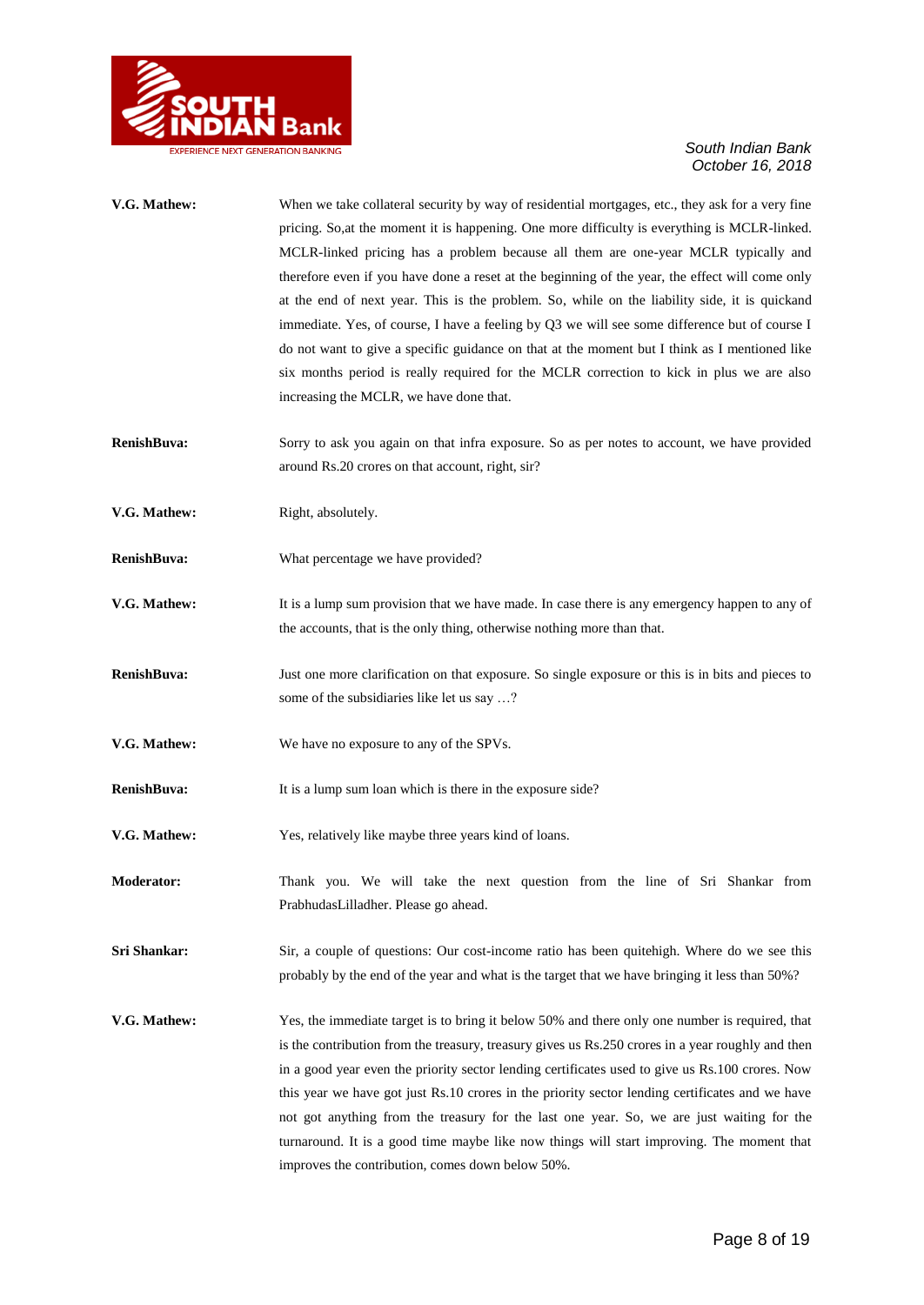

| Sri Shankar:          | Sir, during the course of the query, that you mentioned your SMA outstanding is around 4% or<br>so. This 4% is on what $-$ is it the Rs.10,000 crores lending that you have from Rs.5-25 crores<br>or above Rs.100 crores, can you be a bit more specific on it please?                                                                                                                                                                                     |
|-----------------------|-------------------------------------------------------------------------------------------------------------------------------------------------------------------------------------------------------------------------------------------------------------------------------------------------------------------------------------------------------------------------------------------------------------------------------------------------------------|
| V.G. Mathew:          | We have data on every item but then overall if you look at the total SMA-2 of the bank it is<br>Rs.2,368 crores and the total advances were Rs.57,412, that means around 4.12% and even<br>segmentally if you look at in that Rs.5 crores and above which is getting reported in the grill<br>that is coming around 4.01%, that is about all. Essentially, I would say around 4% is the SMA-<br>2 level.                                                    |
| Sri Shankar:          | 4% of the total advances or?                                                                                                                                                                                                                                                                                                                                                                                                                                |
| V.G. Mathew:          | Of the total advances, total SMA, not Rs.5 crores and above which is reported, in their SMA-2<br>for over the entire advances is 4%.                                                                                                                                                                                                                                                                                                                        |
| <b>Moderator:</b>     | Thank you. We will take the next question from the line of Vinod Jayaram from ER Advisors.<br>Please go ahead.                                                                                                                                                                                                                                                                                                                                              |
| <b>Vinod Jayaram:</b> | Sir, on the growth side, the growth has slowed down a bit especially when the banking industry<br>is picking up and if I look at the breakup, it is mainly on the south ex-Kerala which is slower<br>compared to the overall bank. So, what is the reason for this sir?                                                                                                                                                                                     |
| V.G. Mathew:          | Actually, south India ex-Kerala has not done very well, but there are proposals, again what<br>happens in south India ex-Kerala is that some NBFCs and certain companies we have not<br>permitted certain rights because pricing did not match, etc., So therefore that creates a small<br>destabilization there. Again, lot of proposals are now in the pipeline in the various centers and<br>typically the disbursements happen in Q3 and Q4 a lot more. |
| <b>Vinod Jayaram:</b> | SMA-2 level you did mention it is close Rs.2,400 crores as of Q2. What was this number in Q1<br>sir?                                                                                                                                                                                                                                                                                                                                                        |
| V.G. Mathew:          | Something similar, I do not know exactly, around 4% is a good number.                                                                                                                                                                                                                                                                                                                                                                                       |
| <b>Vinod Jayaram:</b> | The watch list which you are mentioning, the EPC, what is the exposure there and is it part of<br>any of our restructured accounts or is it outside of that list sir?                                                                                                                                                                                                                                                                                       |
| V.G. Mathew:          | One account which is available in terms of restructured book and this one is an addition and<br>this is Rs.104 crores, on which we have made a provision of Rs.10 crores.                                                                                                                                                                                                                                                                                   |
| <b>Vinod Jayaram:</b> | Sir, on the fee, you did mention that we have not got the adequate amount of revenues from<br>treasury and PSLC. But if I look at just the transaction days also, there has not been much<br>growth. So the growth is definitely less than expectations especially after the tie-ups bybanks,                                                                                                                                                               |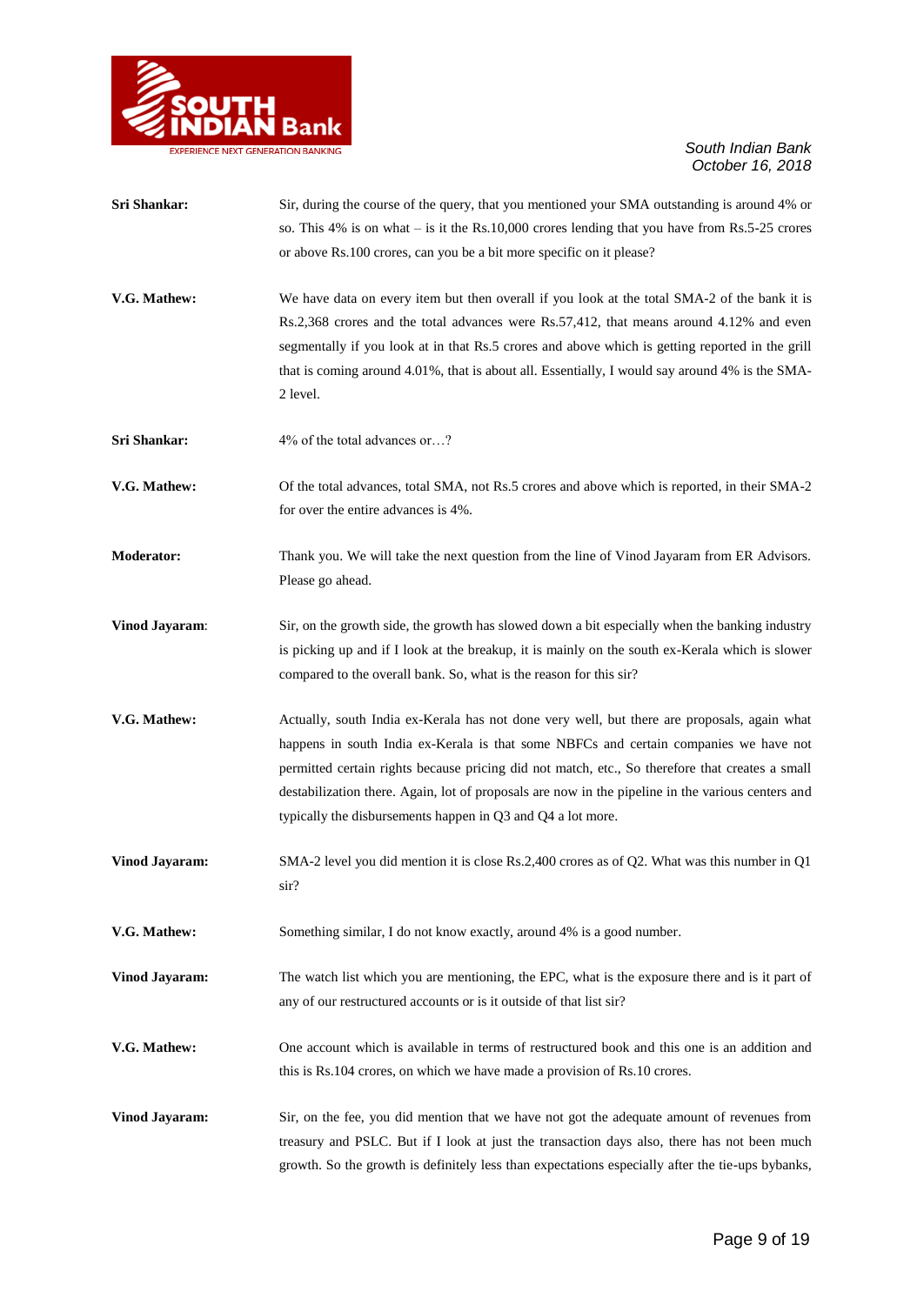

etc., for distribution. So what are the measures being taken if you could just explain why the growth is subdued?

**V.G. Mathew:** The distribution of insurance companies we have a fairly ambitious target. Now, what we have got so far is not very high, but of course in terms of percentages there is a very high growth but that does not mean much because we are talking about a relatively small base. When it comes to other income it continues to be driven by that is technology part, that is what you call the ATM fees and things like that and also whatever income we are getting from various internet banking, mobile banking and all those things. So the distribution has not yet started, giving a lot of money while number of tie-ups have been made, personnel has been placed by the insurers and that integration work is going on quite well, but at the same time the results will take a little while longer is the perception but remaining part of this year we expect a certain amount of improvement.

- **Management:** Normally this distribution income comes more in the second half, first half is normally a little subdued, we have made a lot of tie-up arrangement during the last financial year we were not able to capitalize fully in the first year, so the full impact of that will come in the second half of the current fiscal. We are looking forward to a substantial change in numbers in the next six months time.
- **Vinod Jayaram:** Our CET-1 is close to around 10% right now. So what are the plans there would it be a constraint for the kind of growth which we are looking at for the current year and the next?
- **V.G. Mathew:** Of course, at the moment, the immediate approval that we have received from the board yesterday is about in tier-II of Rs.500 crores which will be permissible, available and it will definitely see through the current year, but then we will of course be looking at opportunities separately beyond that also.
- **Moderator:** Thank you. We will take the next question from the line of Sangam Iyer from Subhkam Ventures. Please go ahead.

**Sangam Iyer:** I just wanted to understand on the growth outlook sir, when you say that the second half we are looking at around 18-20% plus kind of a growth, the ask rate is very-very steep in terms of the incremental quarterly growth coming in, so almost like Rs.3000-4000 crores. Can you help us around in terms of wherein we are seeing this kind of quantum jump coming through?

**V.G. Mathew:** Typically what happens is in Q3 and Q4 whatever work is done in terms of marketing, in terms of the proposals which have been tied up, some of them have already been sanctioned but there are various free disbursement conditions particularly when it comes to mortgages, we would have taken land or building, collateral securities, legal clearances and all those things are required. So all those things if you look at the sanctions that we are having and also the proposals in pipeline we believe that MSME also can pick up. So that is not what is required.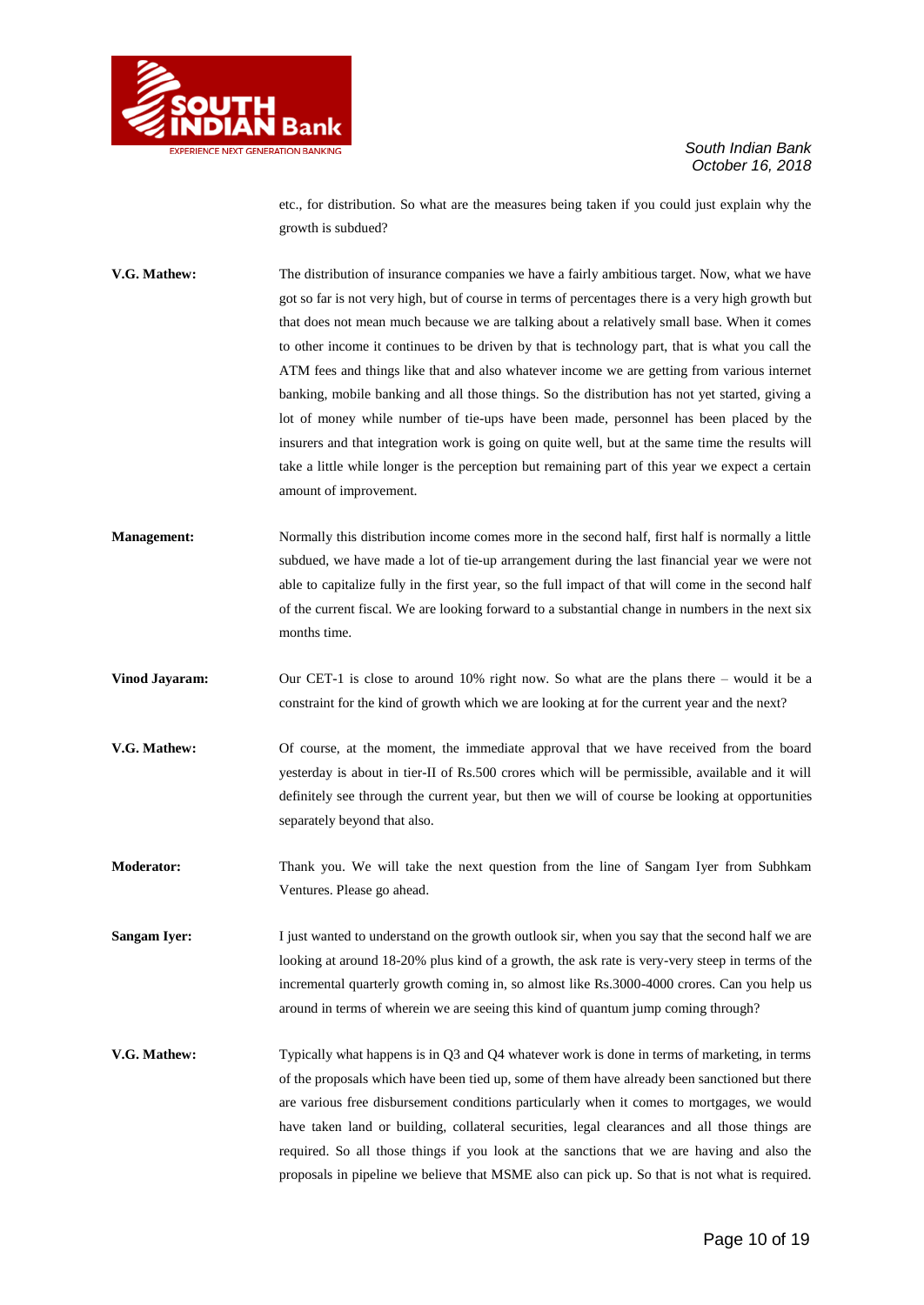

In the mid-corporate there are definitely opportunities …there are requirements coming from mid-corporate and slightly larger corporates also today and therefore we are pretty much confident on the corporate side of the book growing correctly, then MSME is the one where we have not done well so far this particular quarter, particularly that 7% growth is certainly not what we are looking at. So that is there proposals are there at the moment. So we believe that will correct the situation. As far as the pure retail is concerned, it is growing at 30, 33% without any problem and that will continue to do that.

- **Sangam Iyer:** Actually when we say that 18% growth for the year, we are talking about adding almost Rs.9,000 crores in the second half which is quite steep given where we are coming from. So, given the situation normalizing in Kerala, etc., do we see that there is a pent up that would also be visible in this 8,000-9,000 crores of jump that we are talking about which should drive us towards that Rs.65,000 crores?
- **V.G. Mathew:** Kerala also there are opportunities, outside Kerala there are opportunities, even in south ex-Kerala there are proposals which arecurrently running, we are getting proposals from allclients who were with us earlier and some of them are coming back, so obviously there are opportunities coming up. Definitely we are looking at, at least say 18% kind of growth in any case, were to have achieved last year, so we are very certain about it.
- **Sangam Iyer:** Since you give a color for the 18% growth including predominantly corporates, mid to large who would be contributing in the second half, so the NIMs of 2.6% that we have currently, they would be coming under pressure given that incrementally the larger ticket sizes would be coming at a much lower rate as compared to the retail which is contributing so far in the first half?
- **V.G. Mathew:** Actually that is not the case because the home loans, etc., are certainly not contributing significantly to the NIM. Particularly mid-corporate business outside Kerala that gives us slightly better NIM. We may not be having 100% collateral security in that area but the NIM contributing numbers actually will improve.
- **Sangam Iyer:** So is there any target that you can share with us in terms of as at what rate one can look at given the kind of mix that we are looking to achieve over the next six months?
- **V.G. Mathew:** The point is we believe that even the MCLR improvement should give us something like 15-20 basis points improvement, but then I do not want to give it as guidance at this point, but let us see what is happening in Q3 and Q4.
- **Sangam Iyer:** Sir, regarding the slippages, you did mention that you are looking at around Rs.250 crores of slippage each quarter. That is at the gross level, right?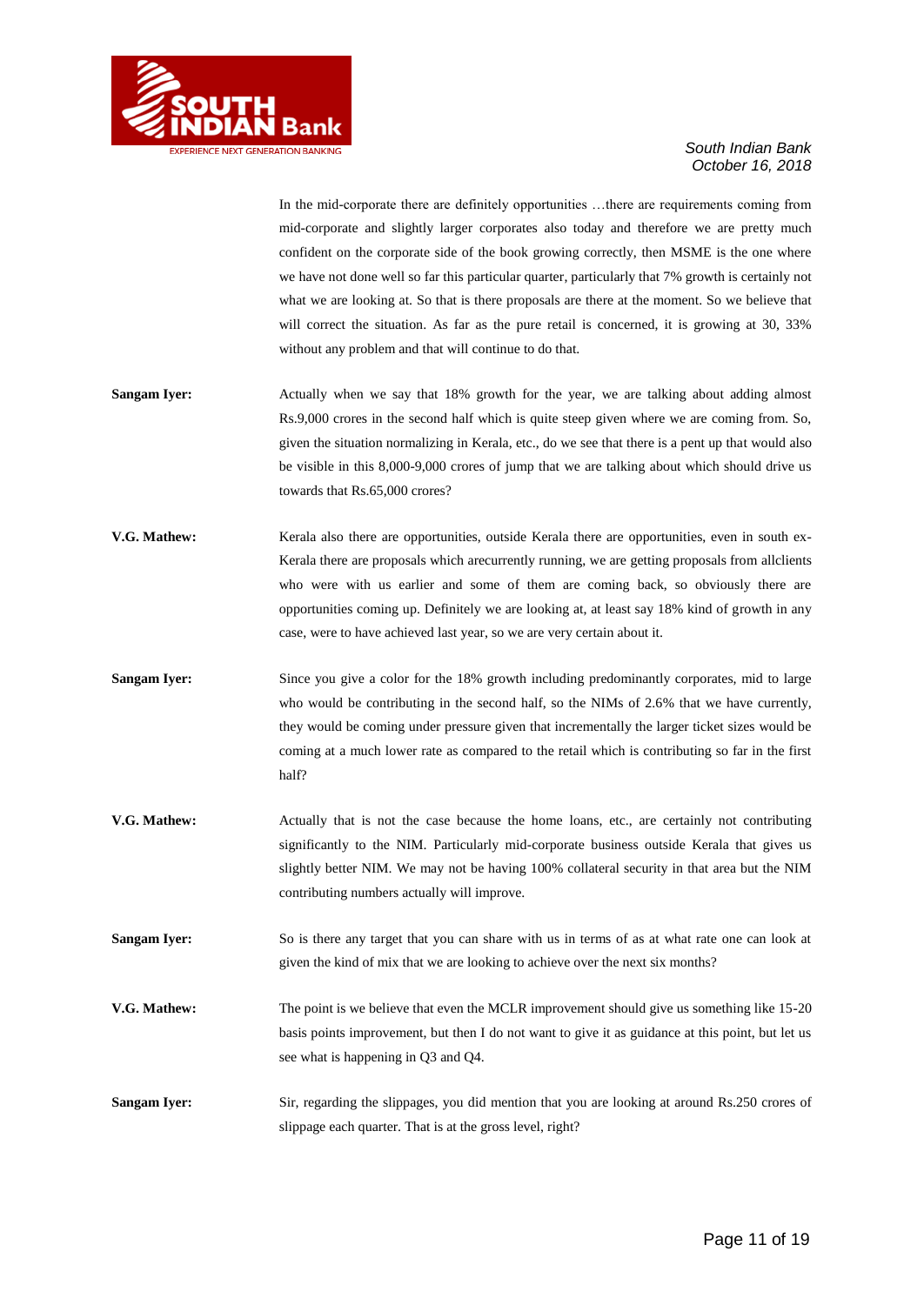

- V.G. Mathew: Correct, only at the gross level because what we are looking at is a significant amount of recoveries because unlike earlier we have now got certain ways of retail or it is not corporate kind of NPAs where active recovery work is going on today. Earlier, we were compelled to sell out a whole lot of it and the larger ones obviously which are going into IBC, etc., we have no hope, but we have another significant ways of good quality NPAs with good quality security and therefore our recovery efforts are going on very well on that. Our expectation is that it should be better than this quarter because we have a guidance of Rs.500 crores and we will achieve that definitely.
- **Sangam Iver:** So sir, from recovery perspective, retail contributing to 60 70%, but predominantly when we are talking about large recovery coming in, if you could just elaborate a little bit more in terms of from where it will be coming through, which will restrict our incremental absolute increase in the gross NPA from here on?
- **V.G. Mathew:** What we said is we would recover at least Rs.500 crores during this year and we have done just about Rs.30, 40 crores in Q1 and right now we have done about Rs.119 crores. So the remaining part of it, more than Rs.300 crores we have very sure plan of recovery in Q3 and Q4 and this recovery substantially will happen from the mid-corporate kind of accounts and also the retail, very-very small accounts are also there quite a lot, with that this particular recovery can definitely happen. Additionally, if some of the calls which are under IBC, if they get resolved, we will also get some number, but that is not the number that we are looking at, we are looking at the normal recovery that is coming in from our NPA base which is already there today.
- **Sangam Iyer:** Finally, the credit cost number that you can share with us?
- **V.G. Mathew:** We were looking at Rs.150 crores per quarter and it is around that number as of today. I cannot put exact number on is about the resolution that would happen in some of the IBC accounts. We have some IBC accounts still in our books and I do carry 50% provision on that. But the issue is when it is going to be resolved? Is it going to be resolved in the next quarter or after that? And then what is the exact resolution value? How much more I will have to make, 20, 30%? I really do not have a complete fix on that, that is my problem today. Something like 1% credit cost, that should remain.
- **Moderator:** Thank you. We will take the next question from the line of Ashwini Agarwalfrom Ashmore. Please go ahead.
- **Ashwini Agarwal**: This is Ashwini Agarwal. If I look at your Slide 22 which talks about the movement in the credit rating of your various loans, and I link it up to your earlier comment, the increase in the sub-BBB categories only on account of this particular large infrastructure conglomerate or is there something more to it?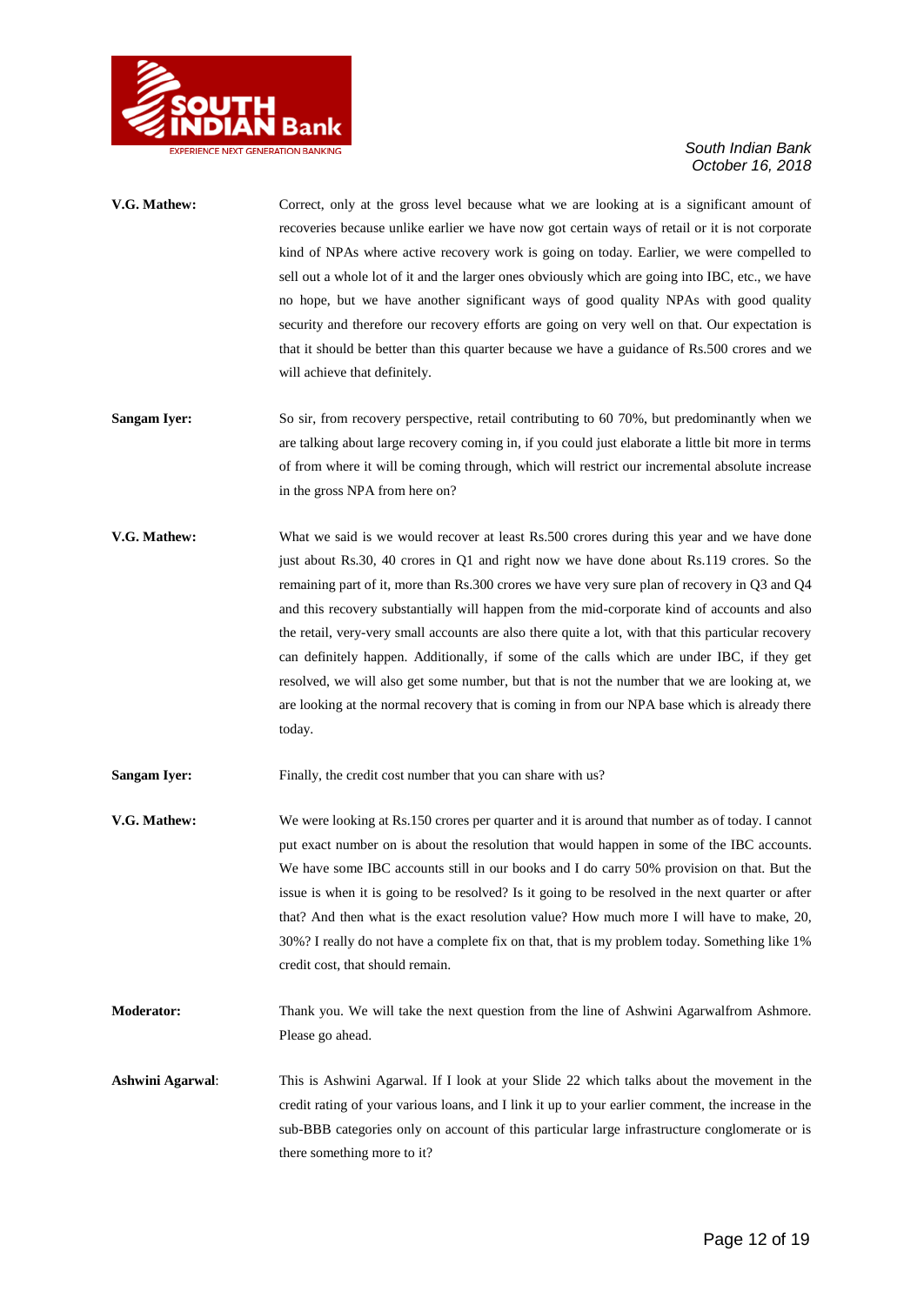

- **V.G. Mathew:** The account which this particular conglomerate plus one account which we have shown in the watch list, that also has contributed to that.
- **Ashwini Agarwal:** Sir, the other thing was that if I heard you right, you had mentioned that your additional slippage per quarter over the next two quarters is going to be Rs.250 crores or so, but that would be from the SMA and the retail category. So, would slippage from corporate be over and above that or is this your aggregate slippage guidance?
- **V.G. Mathew:** When we were talking about this Rs.200 crores and also Rs.250 crores, we were really not counting any corporate slippages, I am talking about small corporate from Rs.25, 30, 35 crores, something slips also does not matter to us much, it will all be accommodated within this if it happens from that variety, nothing is very clearly visible at the moment but we have certainly not counted what you call the large corporate funds, that is even this Rs.104 crores which I have shown in the watch list is not counted in this.
- **Ashwini Agarwal:** So, when we spoke at end of the first quarter and when you said that for the rest of the year expect Rs.600 crores of slippage, that was ex the large corporates?
- **V.G. Mathew:** Yes, because large corporate in any case we thought we had come to the end of the cycle, we did not have any further problems, even this particular company which we have now shown under the watch list was at least A-rated definitely. So that is the reason why we were really not looking at any slippage and otherwise if you look at it, we do not have any aviation, we do not have any telecom, we do not have anything like steel at the moment. So we have completely stayed away from all these things. There are EPC contractors which we have added. We have some old projects which are sometimes SMA-2, but then what we thought would slip has already slipped. So therefore we are assuming that the portfolio that is Rs.100 crores and above portfolio which gave us a very difficult time over the last three years the problem from that side has come to an end.
- Ashwini Agarwal: Sir, that is still 9.3% of Rs.12,700 crores book, right. So that still gives you roughly Rs.1,000 crores pool which is in some ways stress looking at certain external credit rating parameter?
- **V.G. Mathew:** Yes, that is right in that sense, but our experience so far is that they have been more or less holding barring of course recent development but otherwise all other cases we never had any problem as such. So it was reasonable to assume and even now it is reasonable to assume than that book can hold barring the watch list account which you are talking about.
- **Moderator:** Thank you. We will take the next question from the line of Dhaval Gala from DSP Mutual Fund. Please go ahead.
- **Dhaval Gala:** Just a couple of clarifications: One, on the conglomerate exposure if it were to become an NPA in the next quarter, would we be required to make additional provision? Second question is on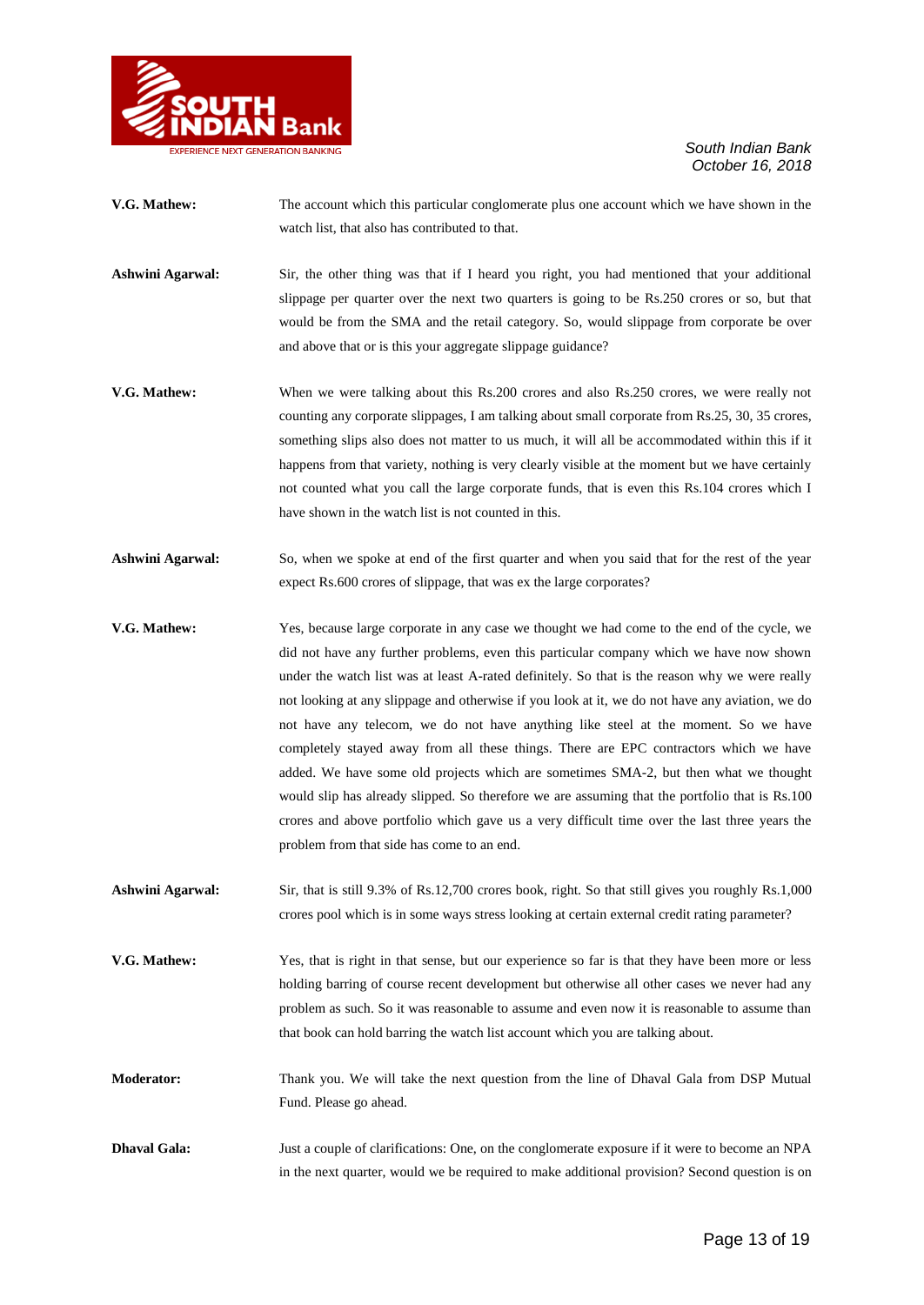

Slide #12. You give your average ticket size per account on SMA which is about Rs.30 lakhs. I just wanted to know whether it is incremental or on the overall portfolio at this point of time?

- **V.G. Mathew:** First part of course we are assuming that the one that is going on around that is pretty much strong and there may not be any problem, that is the perception we had even in the board meeting yesterday. If it slips, of course, one we have made is only a prudential provision, I cannot say that we would not require any further provision. The average ticket size of the SMA book is the current average.
- **Dhaval Gala:** But on the incremental disbursements made or on the entire portfolio?
- **V.G. Mathew:** Entire portfolio.
- **Dhaval Gala:** Sir, in that case I have a follow up; if I divide that number by your SMA book over the last maybe 10, 12 quarters, the live account number comes down to about Rs.44,000 versus maybe Rs.60,000, 65,000 in 2Q FY"17. So has the number of live SMA accounts coming down, is that a trend that you are seeing in your portfolio?
- **V.G. Mathew:** I do not know about the reclassification issues in that. Our DGM IR will come back to you specifically on that.
- **Moderator:** Thank you. We will take the next question from the line of SaikiranPulavarthi from RW Investment Advisors. Please go ahead.
- **SaikiranPulavarthi:** Two questions: In the last three, four years, we have done substantial investment from the retail. We can see the growth. If you can just elaborate what kind of profitability especially on the retail book is going on at this point of time and how do you see this panning out for the next two, three years that will be really helpful? The second question on the gold loans, what we have seen in certain gold finance companies are going at a cost of base and we are having inherent strength in that segment, do you foresee a scenario that gold loan book can grow faster that too when the gold prices are moving up? The third question is on the corporates. In one of your earlier comments, you mentioned that we are at the far end of the corporate credit cycle. I believe based on your own experience, do you foresee a scenario where you would like to grow the corporate loan book that too when the risk/reward ratios are favorable?
- **V.G. Mathew:** I will start with the gold loan first. Gold, what you said is absolutely right. What is currently going on is now is not the growth rate that we want. We are very-very serious about it. Around 150 branches of the bank are most ideally placed for this and they were doing a lot of gold loans and only at some particular point of time because of some isolated problem with some repledged gold, there was a kind of exit from that portfolio. So we are definitely trying to rebuild that and I think there is an opportune time that is coming up. We are hoping that we will be able to improve that performance. As far as the corporate book is concerned, yes, we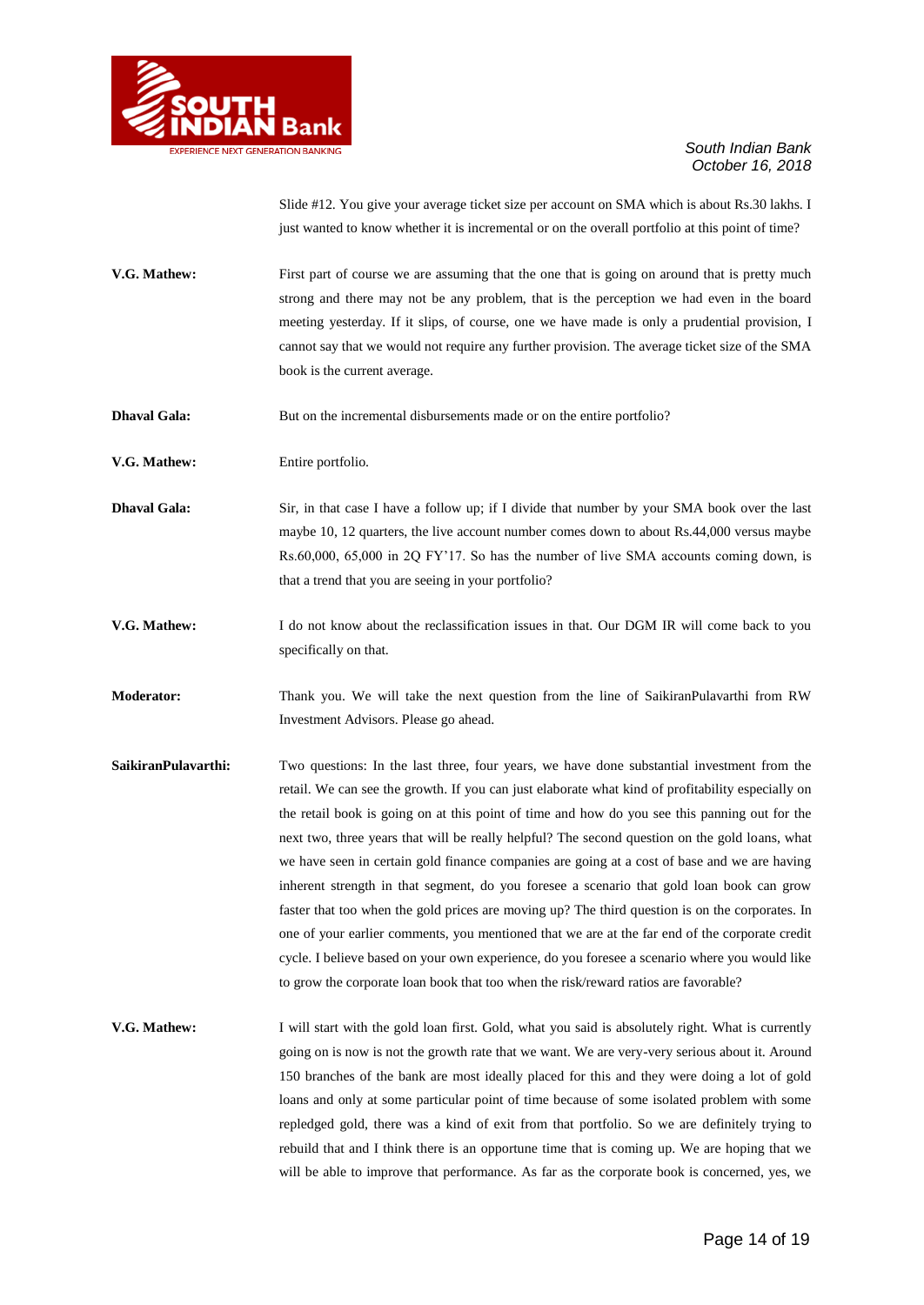

are definitely looking at opportunities. For example, a lot of large corporates book we had to sort of make NPA and also sell out. So that portfolio has come down significantly. Definitely for the banks size and capability it can definitely grow a little bit more. Only thing is our principles continue to be the same that is we stay away from stress sectors. We are willing to take fairly large exposures with certain groups which have never defaulted in their history and also in highly rated accounts. So we will look for that. Of course, our risk appetite will be a little longer obviously. So, that will be very well calibrated. When it comes to the retail growth, the growth is coming up quite well and we are happy about what is going on in the mortgage space, in the auto loan space and various other business loans, etc.. Only thing is we need to do a lot more work on many other ancillary opportunities like for example some of the unsecured loans also we can look at with the kind of capability that we have built up in the retail side, therefore, the profitability also can improve going forward, that is the plan, but then the whole exercise is done in a very careful and calibrated manner keeping the risk element in mind all the time.

- **SaikiranPulavarthi:** Sir, if you can explain what is the current level of profitability in the retail it is below the overall ROE levels, I would like to understand whether it is sub-1% ROE because it is subscale and it is expected to improveforward?
- **V.G. Mathew:** I do not carry the data at the moment, but my sense is definitely it is almost equally distributed… I am talking about the pure retail that is the mortgages, etc., but in the case of mortgages and auto loans maybe the pricing is a little less but at the same time there are business loans where the pricing is little superior. Therefore, net-net the retail portfolio will give a profitability which is something similar to the MSME and also the mid-corporate, it may not be very different but of course we will validate correctly and then come back on that.
- **SaikiranPulavarthi:** One final data keeping question: I think the employee expenses has seen a very steep hike in terms of the growth rate on YoY basis. Can you explain what is the reason behind it?
- **Management:** There was some gratuity revision that has happened during the six months time plus there was the IBA therefore the salary revision which is expected to come shortly. We had already started providing from last November. So that also has predominantly come to 12-months time. That is the basic reason why there is a growth in the staff expenses.
- SaikiranPulavarthi: So there is no one-off at this run rate, I think you expect this run rate to continue?
- **V.G. Mathew:** One-off is over actually… the gratuity part is already over, we have already fully provided for the gratuity increase that is mandated and as far as the salary increase is concerned, 12% we are putting as the provision and we do not expect salary revision to be anything more than that number under any circumstances.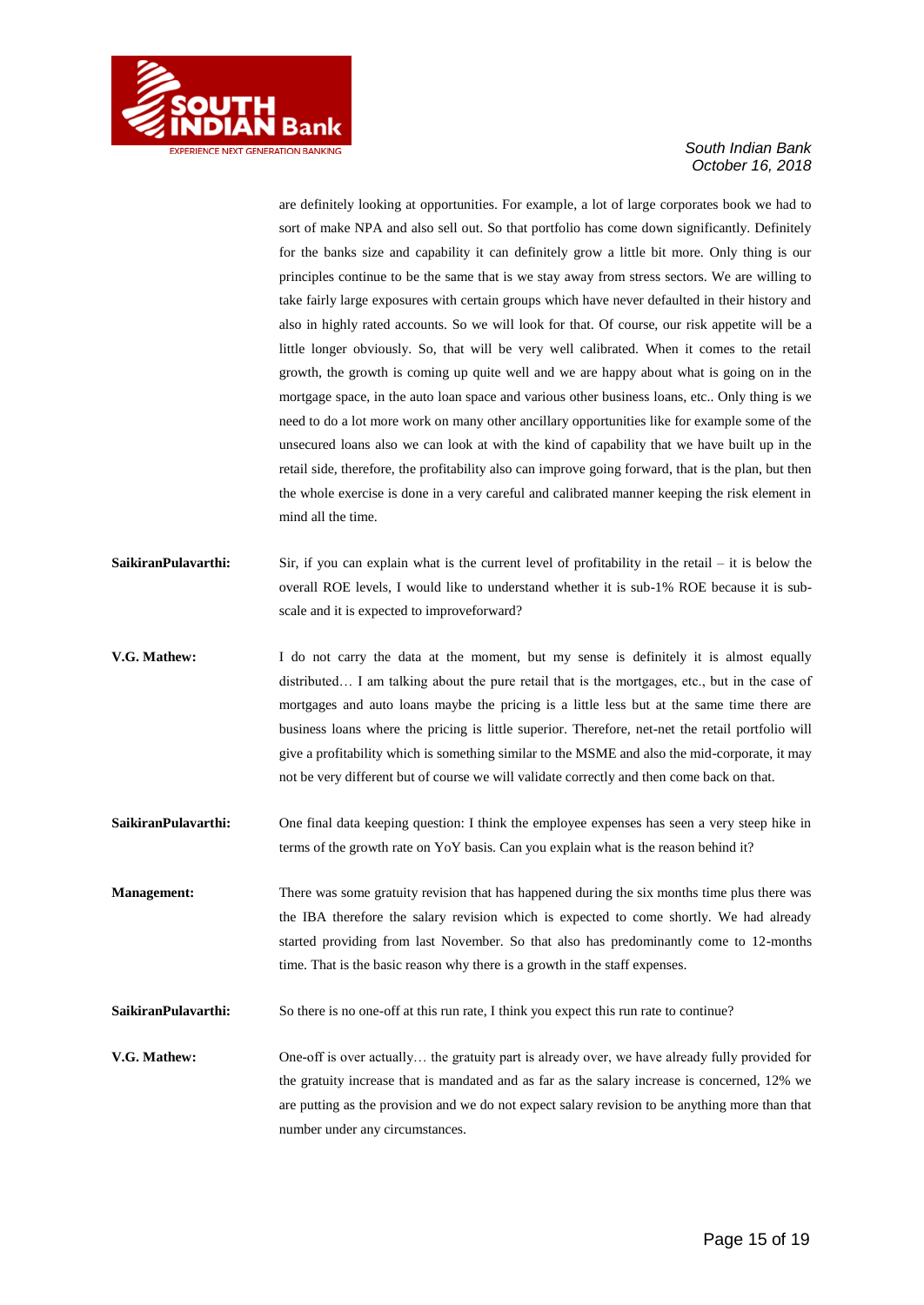

**Moderator:** Thank you. We will take the next question from the line of NilanjanKarfa from Jefferies. Please go ahead.

**NilanjanKarfa:** A similar kind of a question to an earlier on the SME ticket sizes and reconciling that with the SME growth. I think if you can reconcile a data whether we are talking of the same series or not, because then there will be inconsistency between the various numbers that we have put out on the loan book as well as the ticket sizes, that will be useful? Secondly, in that same vein, if we look at the breakup of the loan book for example, right more than Rs.100 crores is like Rs.12,700 and if we classify the corporate book as Rs.20,000-odd plus which basically implies greater than Rs.25 crores which is just about 2,000-odd crores which is probably getting classified as an SMA in a very high ticket size and then if we look at the average ticket size, that is only about Rs.31 crores, so again very hard to predict from outside but looks like very large lumpy accounts are sitting in the SMA book and practically the tail is actually very-very small, so just wanted to get some clarification on that as well? A related question is if we can talk about how the pricing power has been holding on the SMA book over the last four to six odd quarters, are you facing a lot of problem doing growth which is also less credit risk prone?

**V.G. Mathew:** One of course the data point DGM IR will come back specifically on that, that part we will take care. On the SMA book pricing, issue is the Kerala based and in fact Tamil Nadu based, these are the two geographies in which we really ask for and people are willing to give us collateral security by way of residential mortgage, land, etc., This is a thing that has been continuing for several decades and we continue to derive some advantages in terms of security comfort and also maybe protection from NPA, etc., and therefore when you take all these things the problem is that the pricing is very-very fine there. We have to perhaps with that for the time being because our corporates problems are all substantially recognized, I do not think there is anything much coming up anymore but the provision cycle has to be there for some more time, that is about all. So in that sense we are at a level at which we can start reviewing that policy. So some of the areas where we are insisting on getting 50-100% collateral security or sometimes even more than 100% where base on the balance sheet, the quality of the promoter and the relationship, we can look at reduced collateral security and improved pricing. That is what we should be doing and this is an area which we have been internally discussing for sometime but it takes some more time because maybe we will wait for this NPA cycle to really settle completely that I think you should be seeing in the next one year in any case.

**NilanjanKarfa:** Sir, just want to get a clarity, are you seeing structurally the returns or the ROEs or IRR of the SME portfolio kind of shrink over the last year or so?

**V.G. Mathew:** Not very specifically, but then some of the takeover accounts have been maybe slightly on a finer pricing to begin with, so that is #1. Second problem is that MCLR issue. Although we have increased the MCLR, the benefit will kick in only after six months at least. So this is where one small problem is coming. So in the last one year certainly look at MCLR has been increasing but no benefit has kicked in and on the liability side yes, it is going up immediately.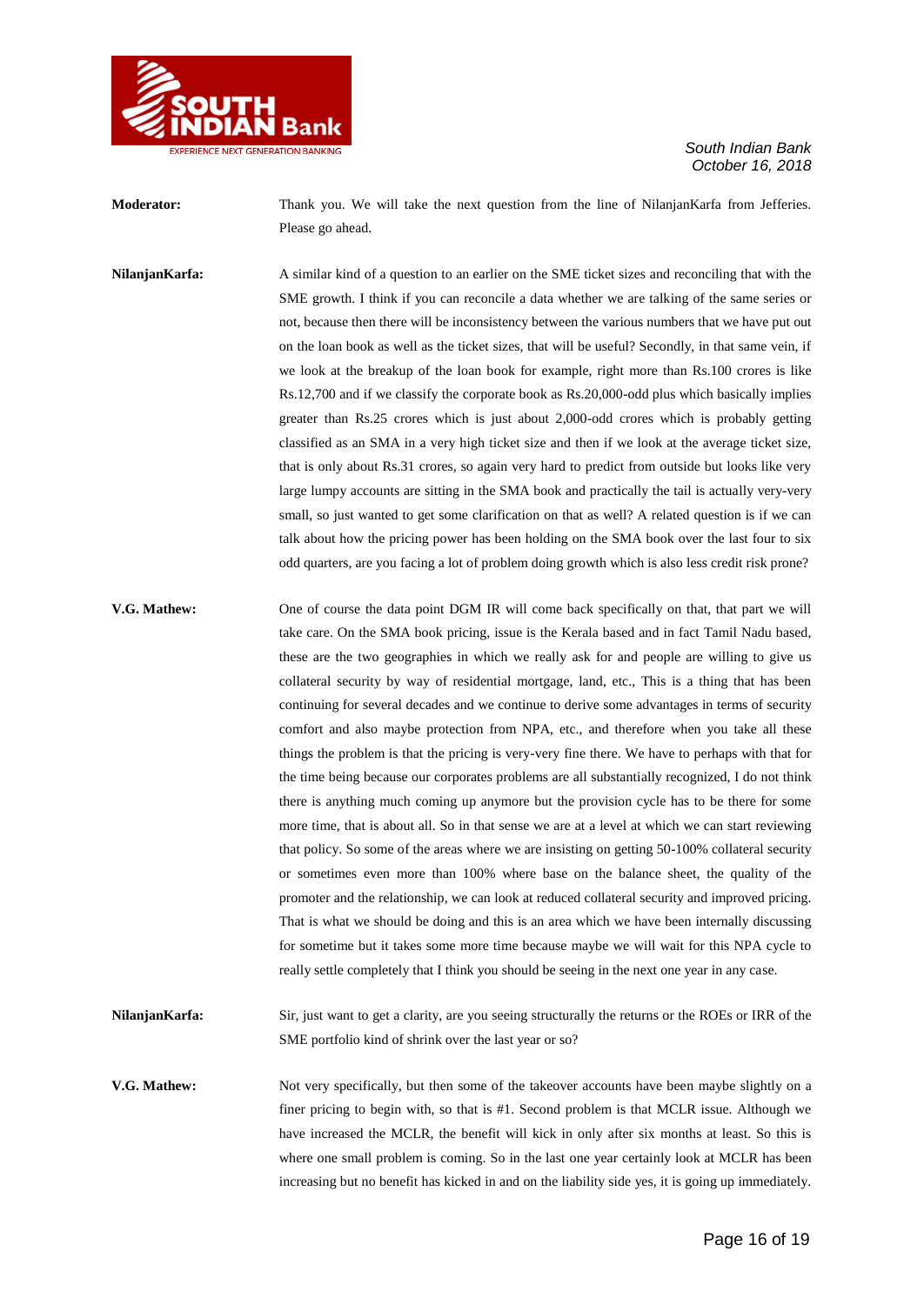

So, this is an issue there. That is why I said I may not see specifically about what would happen in Q3 and Q4 but let us see what happens. We should look at an improvement in Q3 and Q4.

**NilanjanKarfa:** Can I stretch this equation fast, let us say we take the MCLR with the lag effect whatever MCLR high come through, will it now increase competition with some of the larger pan India players therefore because they would have raised their MCLR lot lesser or do you foresee that your relationships are so strong that you will not lose those business?

- **V.G. Mathew:** Going to other banks, that is not expected in any manner significantly but our takeover capabilities sometimes are also dependent on pricing. But then in the current environment, even with our level of MCLR which is there today, it is possible to look at takeovers without any problem, it is possible. We may not be getting too much of risk premium over the MCLR but MCLR I think is a reasonably priced one at the moment.
- **Moderator:** Thank you. We will take the next question from the line of Drashti Shah from Investec Capital. Please go ahead.
- **Drashti Shah:** Sir, on Slide #22, you have given SIB internal rating and your below BBB book is 20.8% which has been declining since a year now. Sir, what is the historical trend of slippages from this book?
- **V.G. Mathew:** This is the total corporate book. The slippages have been really higher on the Rs.100 crores and above historically but even that has now come down to a very stable portfolio and as far as the Rs.25 crores and above except in those cases where like for example last one year we have problems with the cashew industry in Kerala, we also had one or two cases of gold accounts turning bad. These are the cases where if you look at the NPA level it has increased because some of these are fairly sizeable exposures compared to the average ticket size. So these are the only things that have created major change. Otherwise the slippages are reasonably good and it is more in line with what is currently being seen. In the current quarter, whatever slippage ratio that we have shown, that appears to be a fairly expected kind of trend. Of course, we are trying to improve upon that also by very proactive monitoring but otherwise there is no trend which shows that there will be an accelerated slippage from here in this particular portfolio.
- **Drashti Shah:** Sir, you have mentioned that your SMA2 book is Rs.2,368 crores and that is not part of the watch list. So is it that you do not expect that book to slip or you have good collateral against that book or?
- **V.G. Mathew:** This is actually a distribution from the smallest account to the largest, all of them are involved in this. Now if you look at the large corporate that is Rs.100 crores and above there are only four accounts with total of Rs.488 crores and that is all visible accounts, and one way or the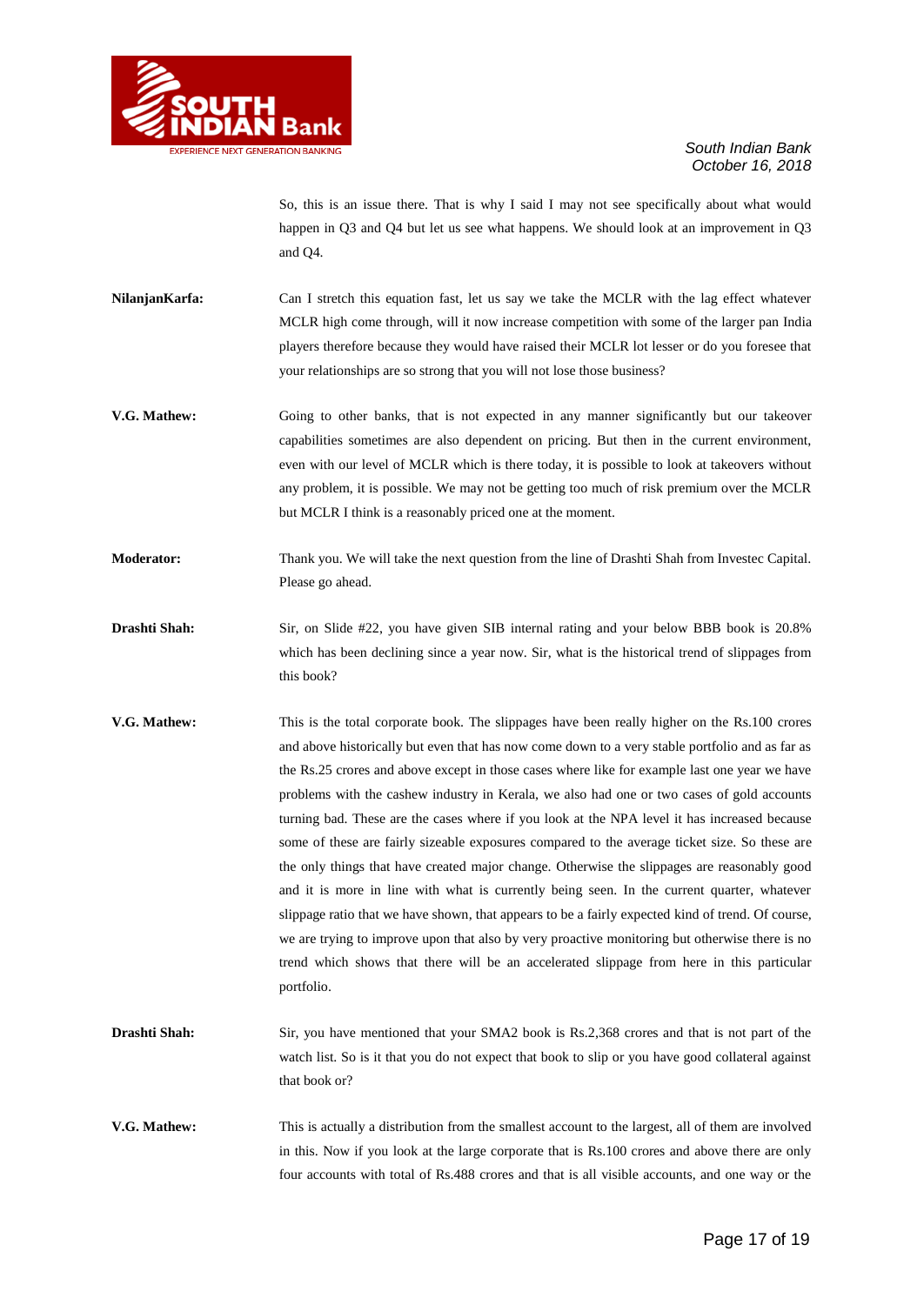

other we have talked about those accounts, it is there. Now, the Rs.25 crores and above total also including the above is around eight accounts which is Rs.732 crores. So what I am trying to say is the remaining part of this accounts which are all few lakhs to Rs.25 crores kind of thing, I mean, there is nothing like watch list that we are maintaining, we are carefully watching that and the slippages that we are talking about like the Rs.200 crores kind of slippage that we are talking about emanates as a result of all these things barring the large corporate. One clarification is that the one account which has come into the watch list with a large corporate is also part of the SMA2, it is not different.

- **Drashti Shah:** But out of the SMA2 you only expect Rs.200 crores in the watch list and you expect that to slip, not the entire amount?
- **V.G. Mathew:** No, SMA2 entire amount, we certainly do not expect any slippage out of that, that is the comment only.
- **Drashti Shah:** Sir, any NIM guidance that you would like to give?
- **V.G. Mathew:** As we mentioned, we are looking at some benefit coming out of the increase in the MCLR over the last six months, that is supposed to give us a benefit of around 15 to 20 basis points actually, but that benefits so far has not kicked in, so that is where we are just cautious and careful about giving guidance on that. So we said we will wait for Q3 and Q4, but from the increase in the MCLR, we should be able to get around 15 to 20 basis points improvement normally.
- **Drashti Shah:** The CASA growth has been 12% for this year, it is still very low. Why is not the CASA growth kicking in and what are we doing for it to increase?
- **V.G. Mathew:** CASA growth is fairly good in about 50% of the regions, out of the 20 regions, 10 regions are growing reasonably well and their CASA ratio is already above 30%, but the remaining 10 regions we have a problem, it is also about getting more current accounts, using our POS machines and getting more savings bank accounts using our products on various technology products as well as the loan products and then also very focused marketing in terms of CASA group, which is working in the centralized marketing and processing center. So lot of work is going on around it, but I would say that we have more distance to cover as far as the CASA growth is concerned. I agree that this particular growth rate of 11.54% is not what we are looking at.
- **Moderator:** Thank you. Ladies and gentlemen, this seems to be the last question for today. I would now like to hand the conference over to Mr. NavinBabu for his closing comments.
- **NavinBabu**: Thank you, Janice. On behalf of Spark Capital, I thank the investor community for dialing in to today's call. I would also like to thank specifically the South Indian Bank management team